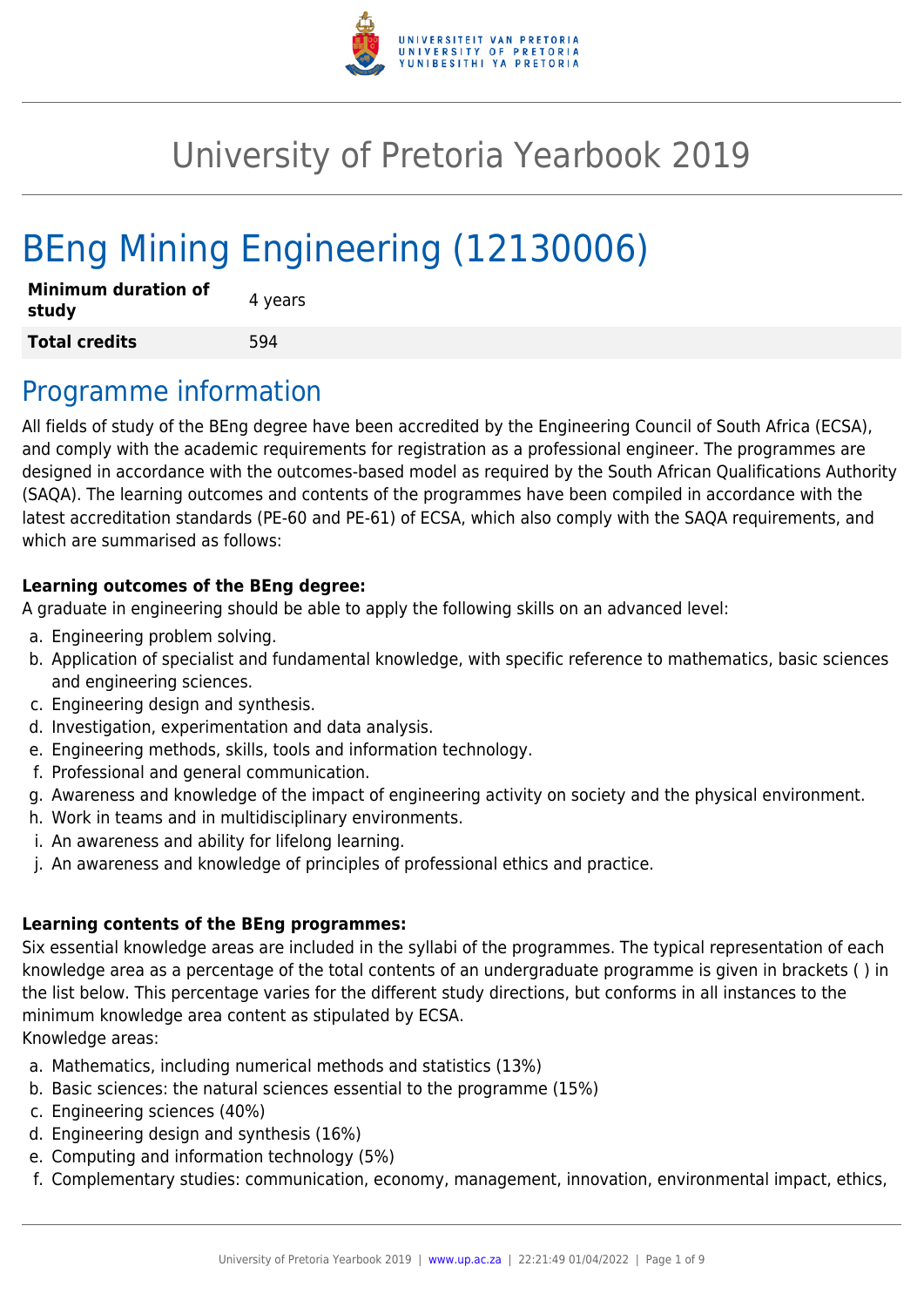

engineering practice (11%).

# Admission requirements

- The following persons will be considered for admission: a candidate who is in possession of a certificate that is deemed by the University to be equivalent to the required Grade 12 certificate with university endorsement; a candidate who is a graduate from another tertiary institution or has been granted the status of a graduate of such an institution; and a candidate who is a graduate of another faculty at the University of Pretoria.
- Life Orientation is excluded when calculating the APS.
- Grade 11 results are used in the conditional admission of prospective students.
- A valid qualification with admission to degree studies is required.
- Minimum subject and achievement requirements, as set out below, are required.
- Conditional admission to the four-year programmes in the School of Engineering is only guaranteed if a prospective student complies with ALL the requirements below. ?
- Note: Candidates who do not comply with the minimum requirements, set out above, but who have obtained a minimum APS of 30, an achievement level of 5 for English, 6 for Mathematics and 5 for Physical Science, will be considered for conditional admission to either the four-year programme or the ENGAGE programme based on the results of the NBT.
- Admission to ENGAGE in the School of Engineering will be determined by the results of the NBT. NSC results, an achievement level of 5 in Mathematics and 4 in Physical Science, as well as an achievement level of 4 in English, together with an APS of 25.
- Students may apply directly to be considered for the ENGAGE programme.
- Tuition will be presented in English only.

| <b>English Home</b><br>Language or                    | <b>Minimum requirements</b><br><b>Achievement level</b> |         |                    |         |                         |    |
|-------------------------------------------------------|---------------------------------------------------------|---------|--------------------|---------|-------------------------|----|
| <b>English First</b><br><b>Additional</b><br>Language |                                                         |         | <b>Mathematics</b> |         | <b>Physical Science</b> |    |
| NSC/IEB                                               | AS Level                                                | NSC/IEB | AS Level           | NSC/IEB | AS<br>Level             |    |
| 5                                                     |                                                         | 6       | B                  | 6       | B                       | 35 |

\* Cambridge A level candidates who obtained at least a D in the required subjects, will be considered for admission. International Baccalaureate (IB) HL candidates who obtained at least a 4 in the required subjects, will be considered for admission.

| <b>ENGAGE Programme minimum requirements</b><br><b>Achievement level</b><br><b>English Home</b><br>Language or |                 |                    |          |                         |             |            |  |  |  |  |
|----------------------------------------------------------------------------------------------------------------|-----------------|--------------------|----------|-------------------------|-------------|------------|--|--|--|--|
| <b>English First</b><br><b>Additional</b><br>Language                                                          |                 | <b>Mathematics</b> |          | <b>Physical Science</b> |             | <b>APS</b> |  |  |  |  |
| NSC/IEB                                                                                                        | <b>AS Level</b> | NSC/IEB            | AS Level | NSC/IEB                 | AS<br>Level |            |  |  |  |  |
| 4                                                                                                              |                 | 5                  |          | 4                       | D           | 25         |  |  |  |  |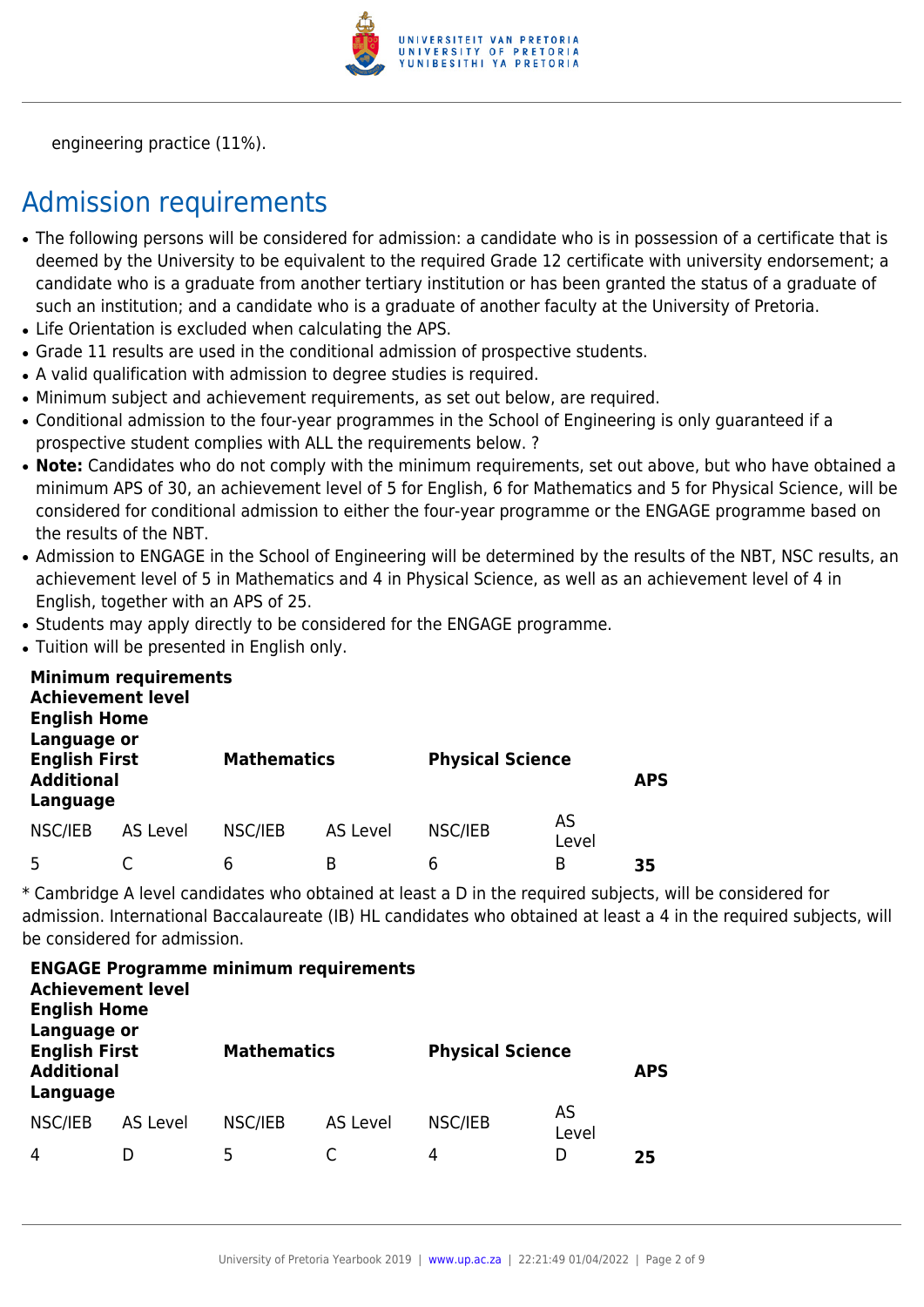

# Other programme-specific information

With a few exceptions, most modules offered at the School of Engineering are semester modules having credit values of either 8 or 16.

A student may be permitted by the Dean, on recommendation of the relevant head of department, to register for an equivalent module in an alternate semester, although the module is normally offered to the student's group in another semester, and providing that no timetable clashes occur.

#### **Please note:**

- 1. All students are required to successfully complete JCP 2013, Community-based project 203 as part of the requirements for the BEng degree. A student may register for the module during any of the years of study of the programme, but preferably not during the first or the final year of study.
- 2. Students registered for Chemical Engineering who have passed CBI 311, receive credit for CBI 410.
- 3. Mechanical Engineering: For the Aeronautical Option, the themes of both the Design and the Project must be aeronautical-related.
- 4. Offering of electives depends on the availability of resources and industry support.

# Promotion to next study year

#### **Promotion to the second semester of the first year and to the second year of study (Eng. 14)**

- a. A new first-year student who has failed in all the prescribed modules of the programme at the end of the first semester, is excluded from studies in the School of Engineering. A student who is registered for the Engineering Augmented Degree Programme and has passed only 8 credits will also be excluded.
- b. A student who complies with all the requirements of the first year of study, is promoted to the second year of study.
- c. A student who has not passed at least 70% of the credits of the first year of study after the November examinations, must reapply for admission should he/she intend to proceed with his/her studies. Application on the prescribed form must be submitted to the Student Administration of the School of Engineering not later than 11 January. Late applications will be accepted only in exceptional circumstances after approval by the Dean. Should first-year students be readmitted, conditions of readmission will be determined by the Admissions Committee.
- d. Students who have not passed all the prescribed modules at first year level (level 100), as well as students who are readmitted in terms of Faculty Regulations must register for the outstanding first-year level (level-100) modules.
- e. A student who is repeating his or her first year, may, on recommendation of the relevant heads of department and with the approval of the Dean, be permitted to enroll for modules of the second-year of study in addition to the first-year modules which he or she failed, providing that he or she complies with the prerequisites for the second-year modules and no timetable clashes occur. Students on the ENGAGE programme may, following the same procedure, be permitted to enrol for level-200 modules in addition to the level-100 modules which he/she failed providing that he/she complies with the prerequisites for the modules at 200-level and no timetable clashes occur. On recommendation of the relevant head of department and with special permission from the Dean, permission may be granted to exceed the prescribed number of credits. The total number of credits which may be approved may not exceed the normal number of credits per semester by more than 16 credits.
- f. Students in Computer, Electrical and Electronic Engineering, who fail a first-year module for the second time, forfeit the privilege of registering for any modules of an advanced year of study.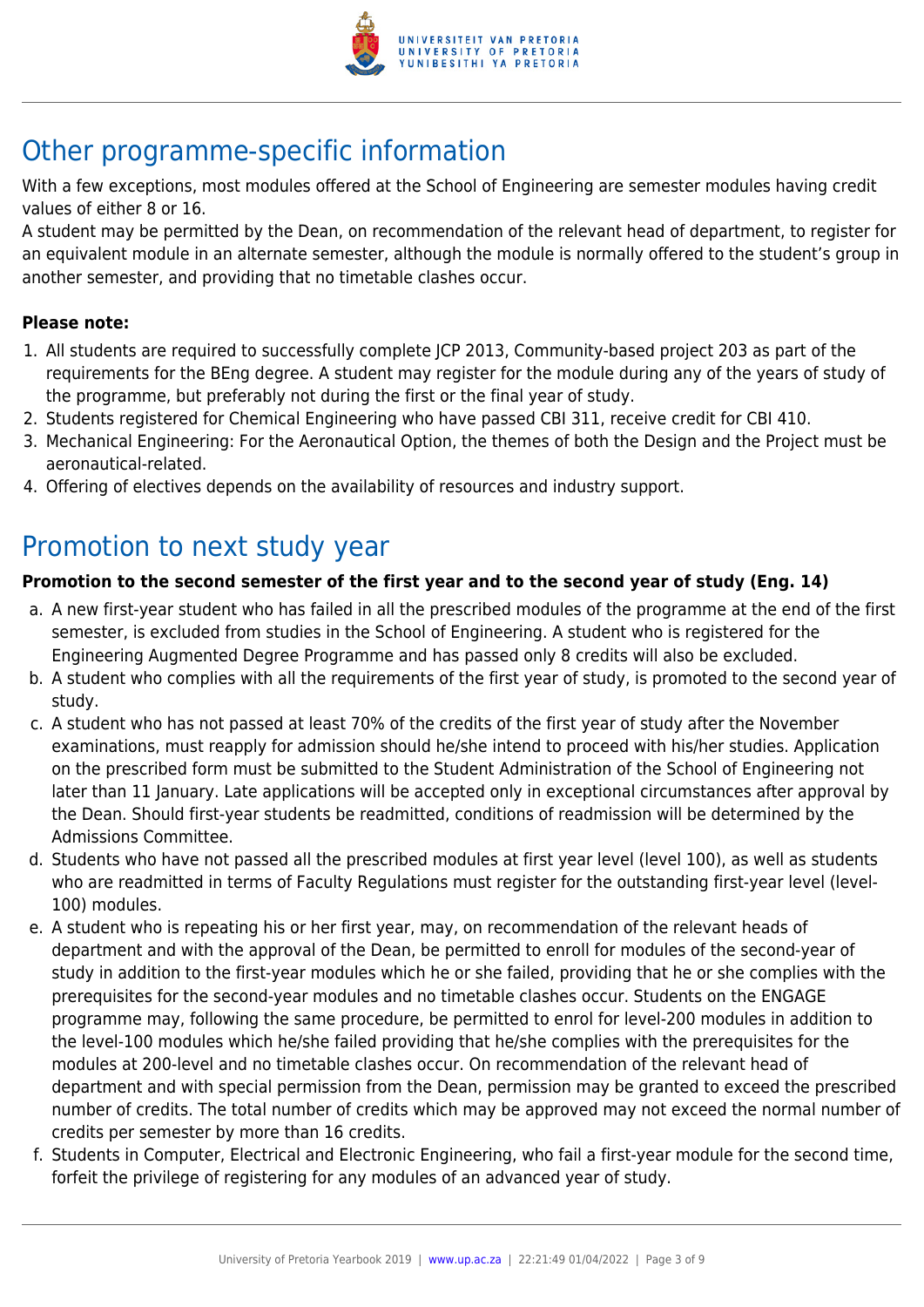

#### **Please note:**

- i. From the second year of study each student should be in possession of an approved calculator. It is assumed that each student will have easy access to a personal computer.
- ii. Students who intend transferring to Mining Engineering, must familiarise themselves with the stipulations set out in the syllabi of PWP 121 Workshop practice 121.

**Promotion to the third year of study of the Four-year Programme, as well as to the third and the fourth years of study of the ENGAGE Programme. In case of the fourth year of study of the ENGAGE Programme, the words "first", "second" and "third" must be substituted with the words "second", "third" and "fourth" respectively. (Eng. 15)**

- a. A student who complies with all the requirements of the second year of study, is promoted to the third year of study.
- b. A student must pass all the prescribed modules at first year level (level 100) before he or she is admitted to any module at third year level (level 300).
- c. A student who is repeating his or her second year must register for all the second-year modules still outstanding. Such a student may, on recommendation of the relevant head of department and with the approval of the Dean, be permitted to enroll for modules of the third year of study in addition to the secondyear modules which he or she failed, providing that he or she complies with the prerequisites for the thirdyear modules and no timetable clashes occur. On recommendation of the relevant head of department, and with special permission from the Dean, permission may be granted to exceed the prescribed number of credits. The total number of credits which may be approved may not exceed the normal number of credits per semester by more than 16 credits.
- d. Students in Computer, Electrical and Electronic Engineering who fail a second-year module for the second time forfeit the privilege of registering for any modules of the third year of study.
- e. Students who intend transferring to Mining Engineering must familiarise themselves with the stipulations set out in the syllabi of PWP 120 Workshop practice 120, as well as PPY 317 Practical training 317.

#### **Promotion to the fourth year of study of the Four-year Programme, as well as to the fifth year of study of the ENGAGE Programme. In case of the fifth year of study of the ENGAGE Programme, the words "second", "third" and "fourth" must be substituted with the words "third", "fourth" and "fifth" respectively. (Eng. 16)**

- a. A student who complies with all the requirements of the third year of study is promoted to the fourth year of study. A student who does not comply with all the requirements but who is able to register for all outstanding modules in order to complete the degree programme, may at registration be promoted to the fourth year of study.
- b. A student must pass all the prescribed modules of the second year of study, before he or she is admitted to any module of the fourth year of study.
- c. A student who has not passed all the prescribed modules of the third year of study, must register for the outstanding modules. A student may be admitted by the Dean, on the recommendation of the relevant head of department, to modules of the fourth year of study, in addition to the outstanding third-year modules, provided that he or she complies with the prerequisites of the fourth-year modules and no timetable clashes occur. The total number of credits per semester for which a student registers may not exceed the normal number of credits per semester by more than 16 credits. In exceptional cases, the Dean may, on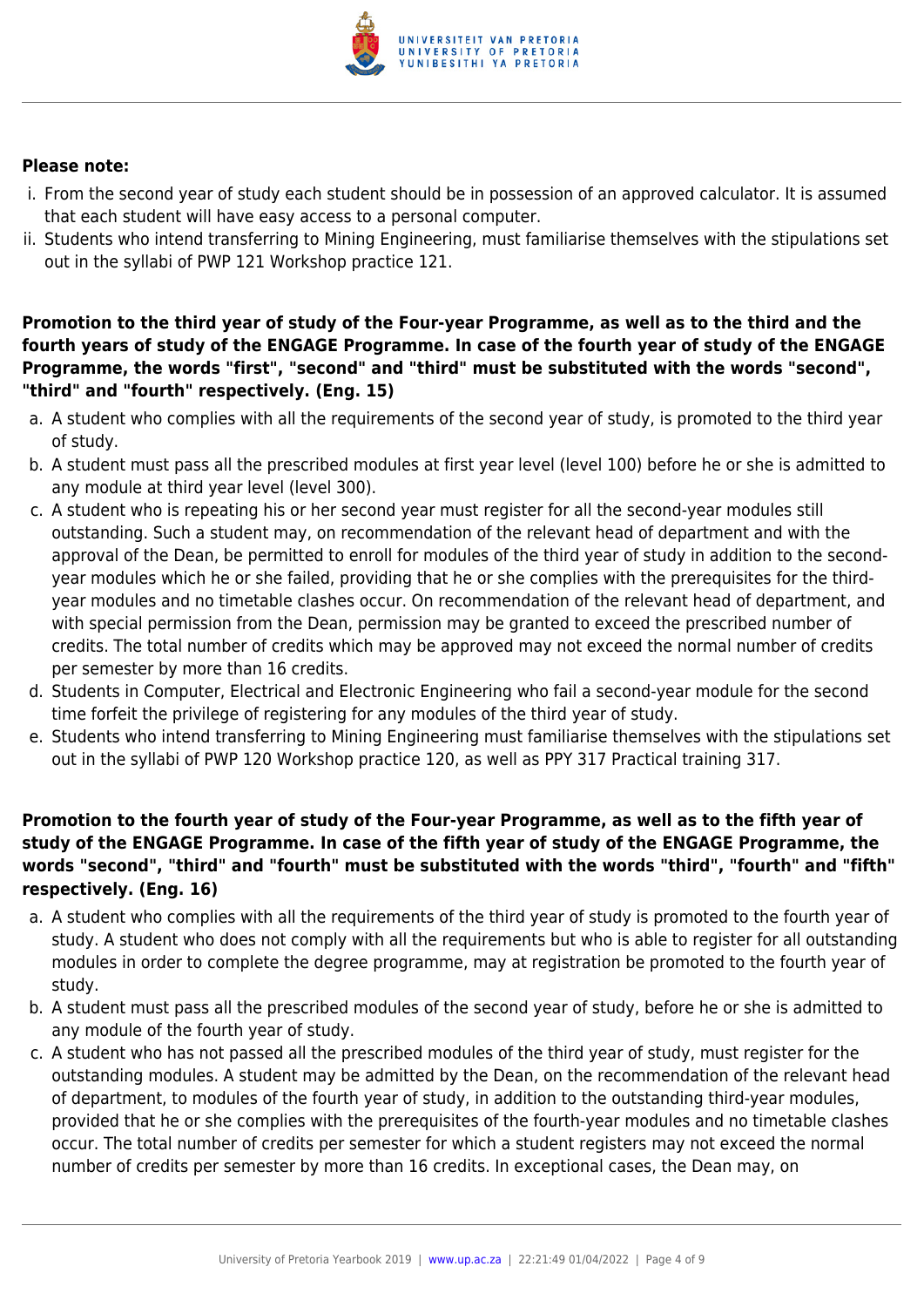

recommendation of the relevant head of department, permit a student to exceed the above limit.

d. Students in Computer, Electrical and Electronic Engineering who fail a third-year module for the second time, forfeit the privilege of registering for any modules of the fourth year of study.

# Pass with distinction

- a. A student graduates with distinction if:
- i. no module of the third or fourth year of study of the four year programme or of the fourth or fifth year of the ENGAGE programme was repeated and a weighted average of at least 75% was obtained in one year in all the modules of the final year of study; and
- ii. the degree programme was completed within the prescribed four years for the four year programme and within the prescribed five years of the ENGAGE programme.
- b. Exceptional cases to the above will be considered by the Dean.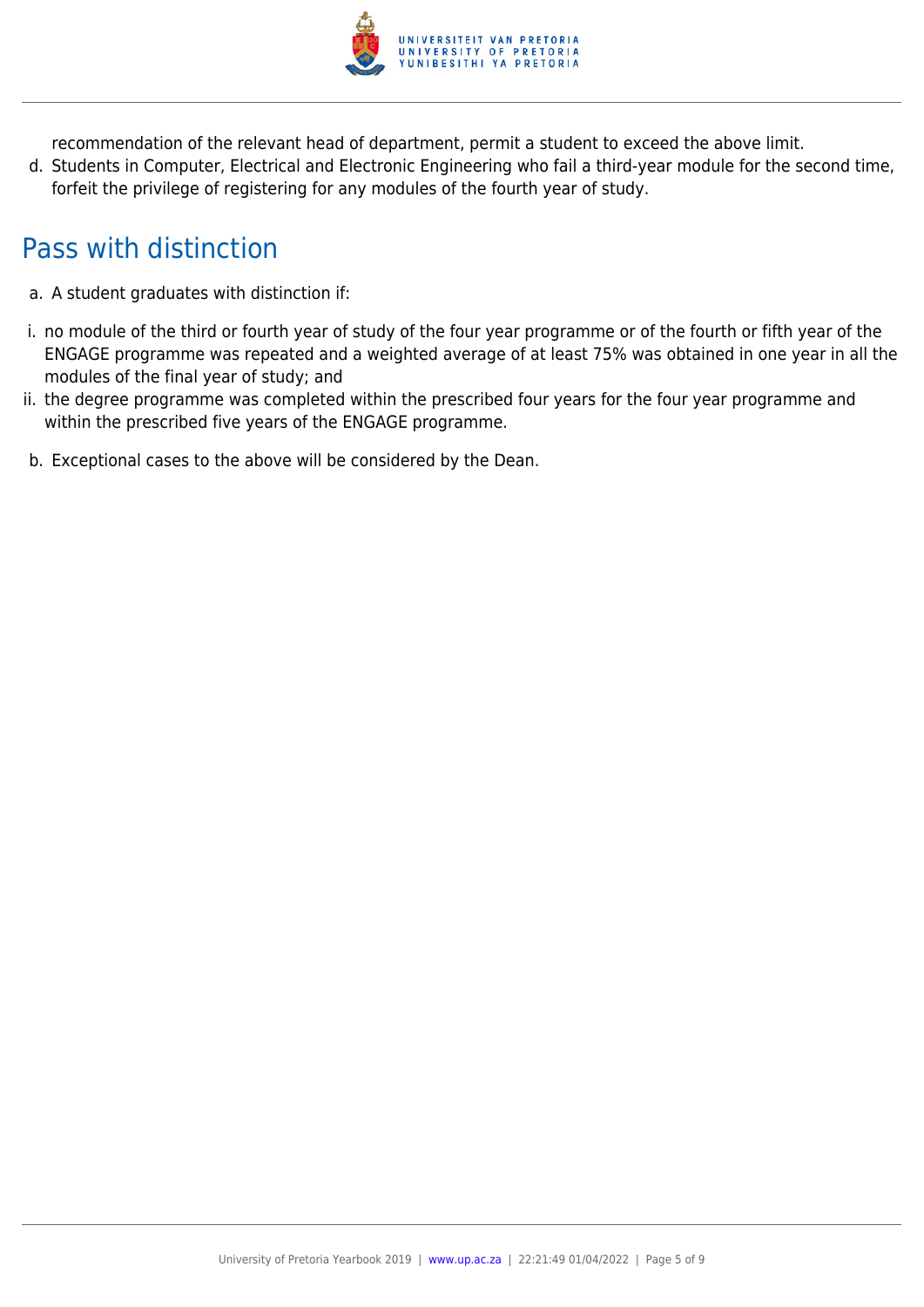

## Curriculum: Year 1

#### **Minimum credits: 144**

### **Fundamental modules**

[Academic orientation 112](https://www.up.ac.za/yearbooks/2019/modules/view/UPO 112) (UPO 112) - Credits: 0.00

### **Core modules**

[General chemistry 171](https://www.up.ac.za/yearbooks/2019/modules/view/CHM 171) (CHM 171) - Credits: 16.00 [Electricity and electronics 122](https://www.up.ac.za/yearbooks/2019/modules/view/EBN 122) (EBN 122) - Credits: 16.00 [Physics 176](https://www.up.ac.za/yearbooks/2019/modules/view/FSK 176) (FSK 176) - Credits: 16.00 [Humanities and social sciences 110](https://www.up.ac.za/yearbooks/2019/modules/view/HAS 110) (HAS 110) - Credits: 8.00 [Humanities and social sciences 120](https://www.up.ac.za/yearbooks/2019/modules/view/HAS 120) (HAS 120) - Credits: 8.00 [Graphical communication 110](https://www.up.ac.za/yearbooks/2019/modules/view/MGC 110) (MGC 110) - Credits: 16.00 [Materials science 113](https://www.up.ac.za/yearbooks/2019/modules/view/NMC 113) (NMC 113) - Credits: 16.00 [Workshop practice 121](https://www.up.ac.za/yearbooks/2019/modules/view/PWP 121) (PWP 121) - Credits: 8.00 [Mechanics 122](https://www.up.ac.za/yearbooks/2019/modules/view/SWK 122) (SWK 122) - Credits: 16.00 [Calculus 158](https://www.up.ac.za/yearbooks/2019/modules/view/WTW 158) (WTW 158) - Credits: 16.00 [Mathematics 164](https://www.up.ac.za/yearbooks/2019/modules/view/WTW 164) (WTW 164) - Credits: 16.00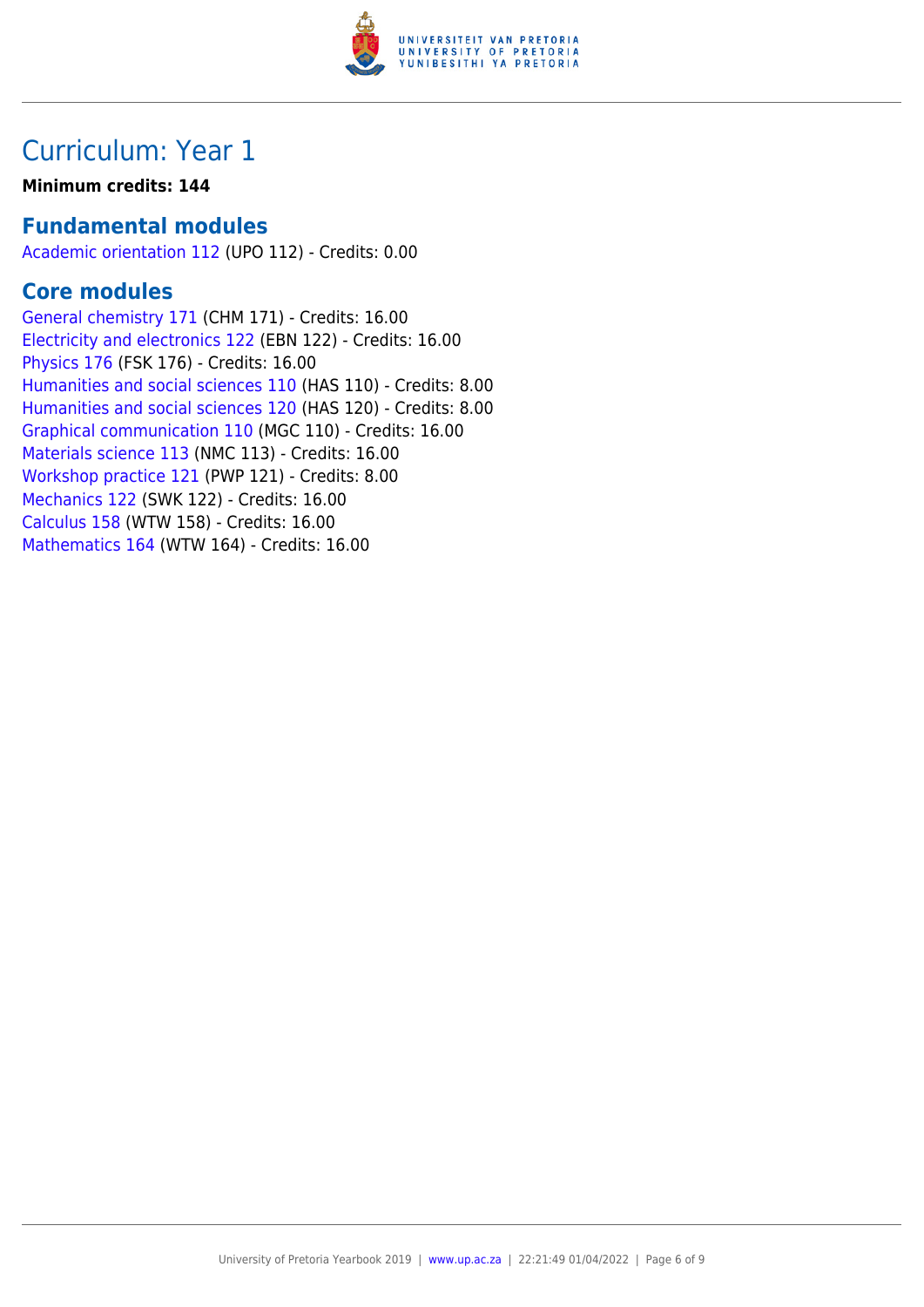

## Curriculum: Year 2

#### **Minimum credits: 154**

### **Core modules**

[Engineering statistics 220](https://www.up.ac.za/yearbooks/2019/modules/view/BES 220) (BES 220) - Credits: 8.00 [Community-based project 203](https://www.up.ac.za/yearbooks/2019/modules/view/JCP 203) (JCP 203) - Credits: 8.00 [Programming and information technology 213](https://www.up.ac.za/yearbooks/2019/modules/view/MPR 213) (MPR 213) - Credits: 16.00 [Dynamics 210](https://www.up.ac.za/yearbooks/2019/modules/view/MSD 210) (MSD 210) - Credits: 16.00 [Thermodynamics 221](https://www.up.ac.za/yearbooks/2019/modules/view/MTX 221) (MTX 221) - Credits: 16.00 [Professional and technical communication 210](https://www.up.ac.za/yearbooks/2019/modules/view/PJJ 210) (PII 210) - Credits: 8.00 [Introduction to mining 210](https://www.up.ac.za/yearbooks/2019/modules/view/PMY 210) (PMY 210) - Credits: 8.00 [Experiential training 220](https://www.up.ac.za/yearbooks/2019/modules/view/PPY 220) (PPY 220) - Credits: 16.00 [Surveying 220](https://www.up.ac.za/yearbooks/2019/modules/view/SUR 220) (SUR 220) - Credits: 14.00 [Strength of materials 210](https://www.up.ac.za/yearbooks/2019/modules/view/SWK 210) (SWK 210) - Credits: 16.00 [Mathematics 238](https://www.up.ac.za/yearbooks/2019/modules/view/WTW 238) (WTW 238) - Credits: 16.00 [Differential equations 256](https://www.up.ac.za/yearbooks/2019/modules/view/WTW 256) (WTW 256) - Credits: 8.00 [Calculus 258](https://www.up.ac.za/yearbooks/2019/modules/view/WTW 258) (WTW 258) - Credits: 8.00 [Numerical methods 263](https://www.up.ac.za/yearbooks/2019/modules/view/WTW 263) (WTW 263) - Credits: 8.00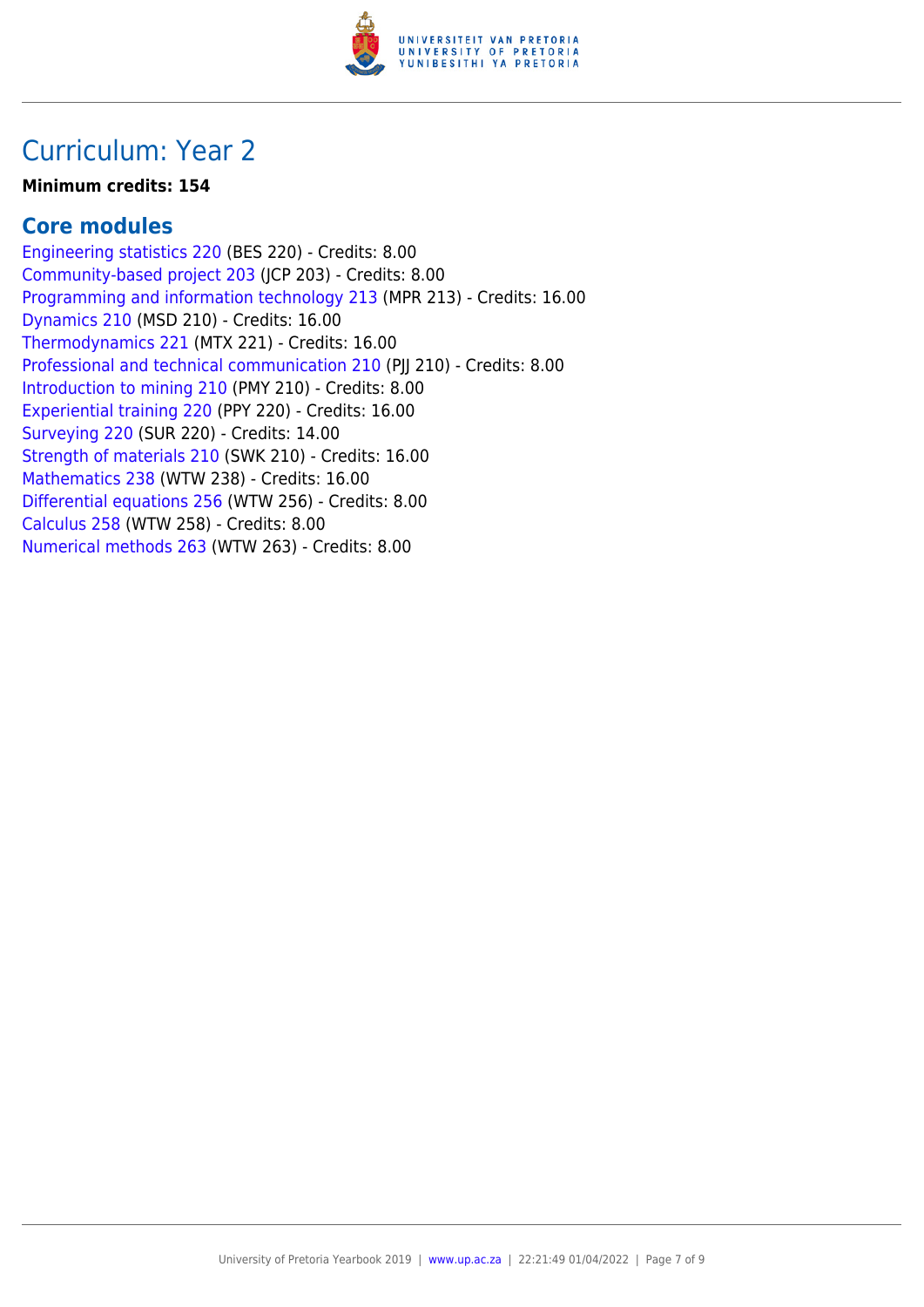

## Curriculum: Year 3

#### **Minimum credits: 144**

### **Core modules**

[Engineering management 310](https://www.up.ac.za/yearbooks/2019/modules/view/BSS 310) (BSS 310) - Credits: 8.00 [Geology for engineering 256](https://www.up.ac.za/yearbooks/2019/modules/view/GLY 256) (GLY 256) - Credits: 16.00 [Engineering activity and group work 320](https://www.up.ac.za/yearbooks/2019/modules/view/MIA 320) (MIA 320) - Credits: 8.00 [Thermoflow 310](https://www.up.ac.za/yearbooks/2019/modules/view/MTV 310) (MTV 310) - Credits: 16.00 [Minerals processing 310](https://www.up.ac.za/yearbooks/2019/modules/view/NMP 310) (NMP 310) - Credits: 16.00 [Mineral economics 320](https://www.up.ac.za/yearbooks/2019/modules/view/PME 320) (PME 320) - Credits: 16.00 [Surface mining and geotechnics 311](https://www.up.ac.za/yearbooks/2019/modules/view/PMY 311) (PMY 311) - Credits: 16.00 [Mining 320](https://www.up.ac.za/yearbooks/2019/modules/view/PMY 320) (PMY 320) - Credits: 16.00 [Industrial excursions 300](https://www.up.ac.za/yearbooks/2019/modules/view/PNB 300) (PNB 300) - Credits: 8.00 [Experiential training 320](https://www.up.ac.za/yearbooks/2019/modules/view/PPY 320) (PPY 320) - Credits: 16.00 [Explosives engineering 321](https://www.up.ac.za/yearbooks/2019/modules/view/PRX 321) (PRX 321) - Credits: 8.00 [Introduction to project 321](https://www.up.ac.za/yearbooks/2019/modules/view/PSC 321) (PSC 321) - Credits: 8.00